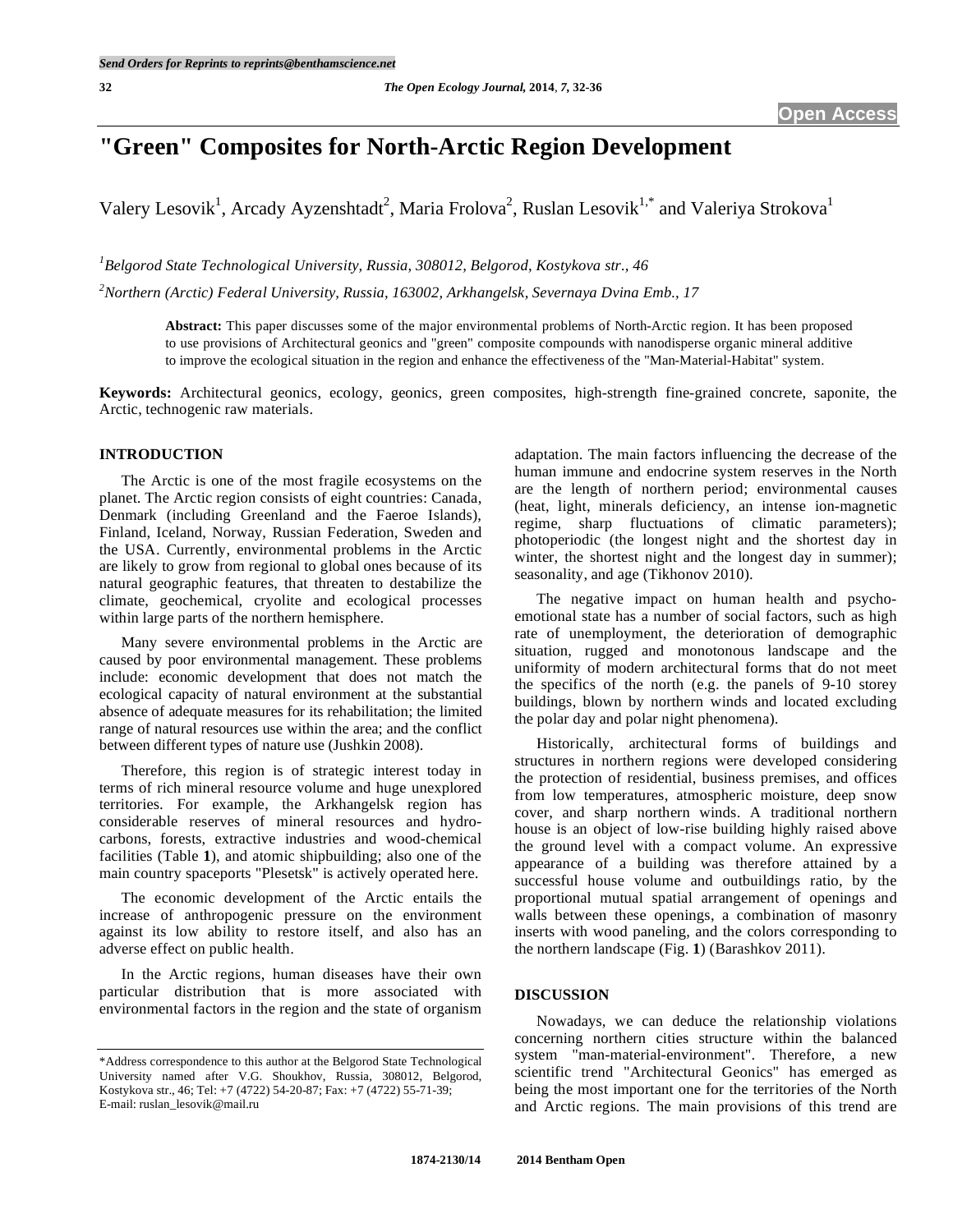

**Fig. (1).** Architectural forms of buildings and structures of the Northern regions: **a**) and **b**) Malye Korely - the museum of wooden architecture and folk art of the northern regions of Russia; **c**) E.K. Plotnikova manor house, Arkhangelsk, 1784; **d**) Guest house, Arkhangelsk, 1668-1684.

primarily aimed at the improvement in human existence by designing structures which should organically fit into the environment in accordance with geomorphology, climate, cultural traditions and the use of "green" composite materials (composite binders, industrial wastes, energy-saving materials, etc.) for construction. The architectural geonics influence on psychological climate development, positive emotion, creative mood, mental activity and human longevity generation may be regarded as one the basic aspects for the infrastructural development of the territory (Lesovik 2013 a,b, 2012, 1994).

 The course of arctic national development strategy of Russia until 2020, which provides, among other things, the construction of new ports and the renovation of old ports, the installation of a railway network and power transmission lines, the development of the social structure of Arctic towns and cities. Raising the level of environmental and ecological safety in oil and gas production in the Arctic regions, including the effective socio-economic development on the shelf of the Arctic seas of Russian northern territories.

 One way to achieve this goal, allowing the increase in the efficiency of "Man-Material-Habitat" system interaction, is the range of expansion and architectural splendor. Besides, the transition to an eco-friendly construction is the primary issue. To reduce energy consumption of such buildings, it is reasonable to use the latest achievements in the field of building material science, the creation of "green" composite materials, containing 40% of natural and environmentally friendly anthropogenic raw materials.

 The aim of this work is the assessment of the environmental situation improvement possibility of the North-Arctic region (for example in Arkhangelsk region) by the creation and use of "green" building composites.

 The North European part of Russian Federation is characterized by extreme climatic conditions, with some being unfavorable for construction by engineering and geological conditions; the focal nature of industrial and economic territory development activities related to its remoteness and inaccessibility. However, the region is rich in deposits of raw materials for construction material production.

 The region has the largest primary diamond deposit in the European part of the country named after M.V. Lomonosov. The comprehensive study of kimberlite ore mineral and sludge waste composition of the deposit showed that the most part of kimberlite mine refuse is presented by the colloidal saponite-water system (over 65%) and to a lesser extent by liquid clays (Ayzenshtadt 2012). Saponite is a clay mineral (a layered silicate from the montmorillonite group). It is nontoxic, has a chemical resistance, making it useful in many areas of the construction industry. At the same time,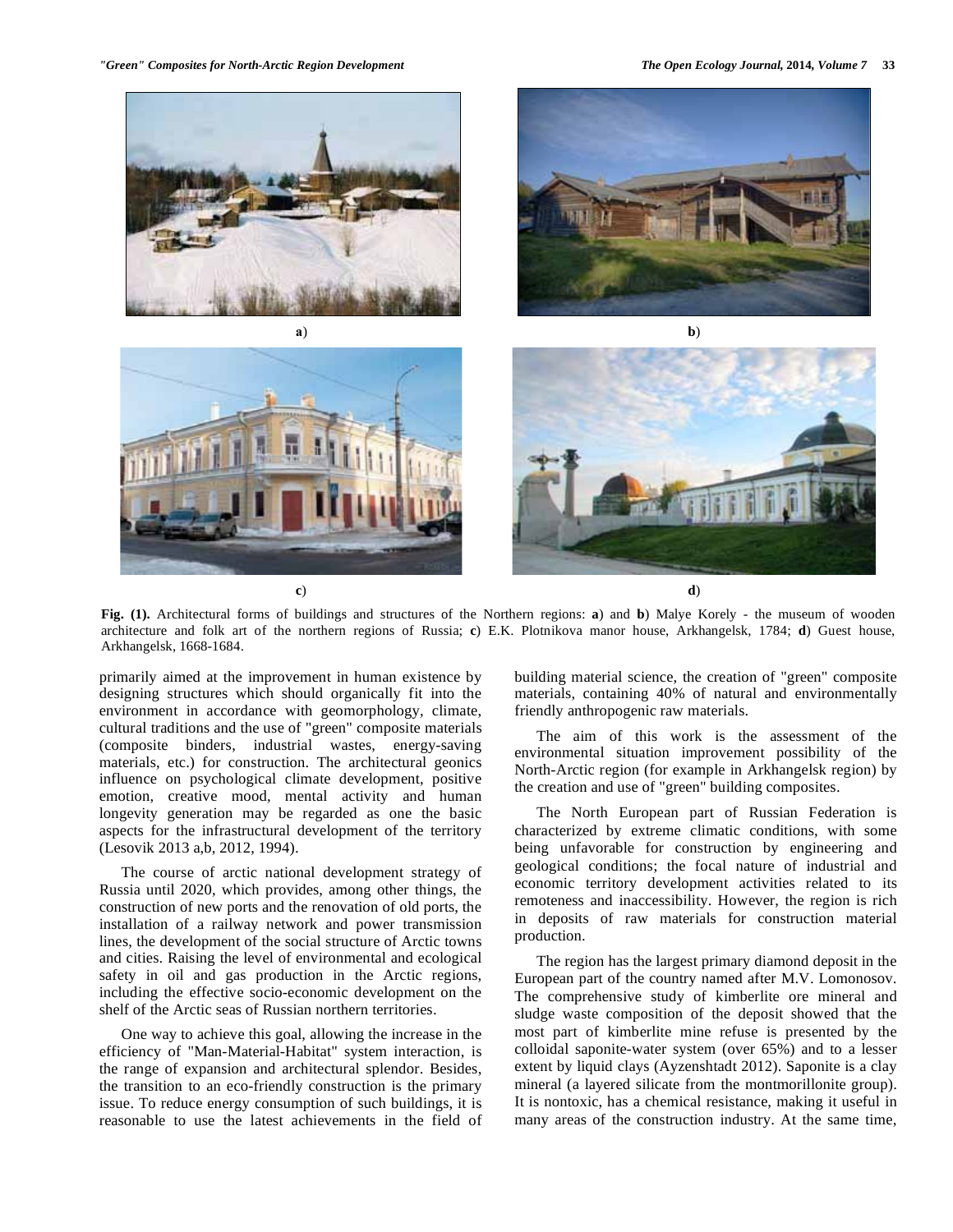

**Fig. (2).** The functional dependence of  $\Delta G_S = f(p)$ , where  $\Delta G_S$  is the change of the system isobaric-isothermal potential; p is the saponite share.

| Table 1. Mineral resources of the Arkhangelsk region for building material production (http://www.dvinaland.ru/social/protection/, |  |  |
|------------------------------------------------------------------------------------------------------------------------------------|--|--|
| Nevzorov 2007).                                                                                                                    |  |  |

| <b>Raw Material Type</b>                  | <b>State and Amount of Deposits</b>                   |  |  |
|-------------------------------------------|-------------------------------------------------------|--|--|
| For cement production                     | 3 deposits                                            |  |  |
| For silicate products manufacture         | 11 of 12 balanced deposits are in an unallocated fund |  |  |
| For concrete manufacture                  | 1 deposit is abandoned                                |  |  |
| Building stones                           | 3 of 10 balanced deposits are in an unallocated fund  |  |  |
| Plaster stone                             | 1 of 4 balanced deposits are in an unallocated fund   |  |  |
| Clays for brick production                | 39 of 41 balanced deposits are in an unallocated fund |  |  |
| Clays for ceramsite production            | 3 deposits are in an unallocated fund                 |  |  |
| Sandy gravel compounds and building sands |                                                       |  |  |

saponite-bearing kimberlite ore wastes are characterized by extremely low contents of sulfur, phosphorus, zirconium, strontium, arsenic, and radioactive elements, so they can be considered as a valuable raw material for green composites production (Frolova 2011; Tutygin 2012).

 The prospect of local raw material use to improve the quality and competitiveness of construction composite materials is presented by the work of organic mineral nanodisperse modifier design (ONM) on the basis of finegrained sand of "Krasnoflotskiy-Zapad" deposit and saponite-bearing kimberlite ore refuses of diamond industry. The usefulness of the modifier use as an additive for finegrained concrete is demonstrated. Unlike conventional concrete with coarse filling, fine-grained concrete has high flexural strength, good water and frost resistance.

 We have developed a thermodynamic model that takes into account the change of isobaric-isothermal potential and the surface tension of a highly dispersed system to optimize the component composition of highly resistant fine-grained concrete (Fig. **2**). We determined the relation of components exhibiting an increased energy activity (isobaric-isothermal potential of the system is less than zero), which made it possible to optimize the structure of organic mineral nanodisperse modifier for fine-grained concretes, the additive of which may considerably increase the composite strength (Tutygin 2013).

 During further studies, high-strength concrete compositions were developed from the samples of concrete with improved physical and mechanical properties and a minimum volume of a binder component were obtained and tested (Table **2**).

#### **CONCLUSION**

 Concrete with ONM addition is characterized by low levels of water absorption and abrasion resistance, high resistance to frost, and increased compressive strength, which make it possible to apply in various areas of construction industry (Fig. **3**). Besides, it should be noted that the decrease in cement component consumption is fully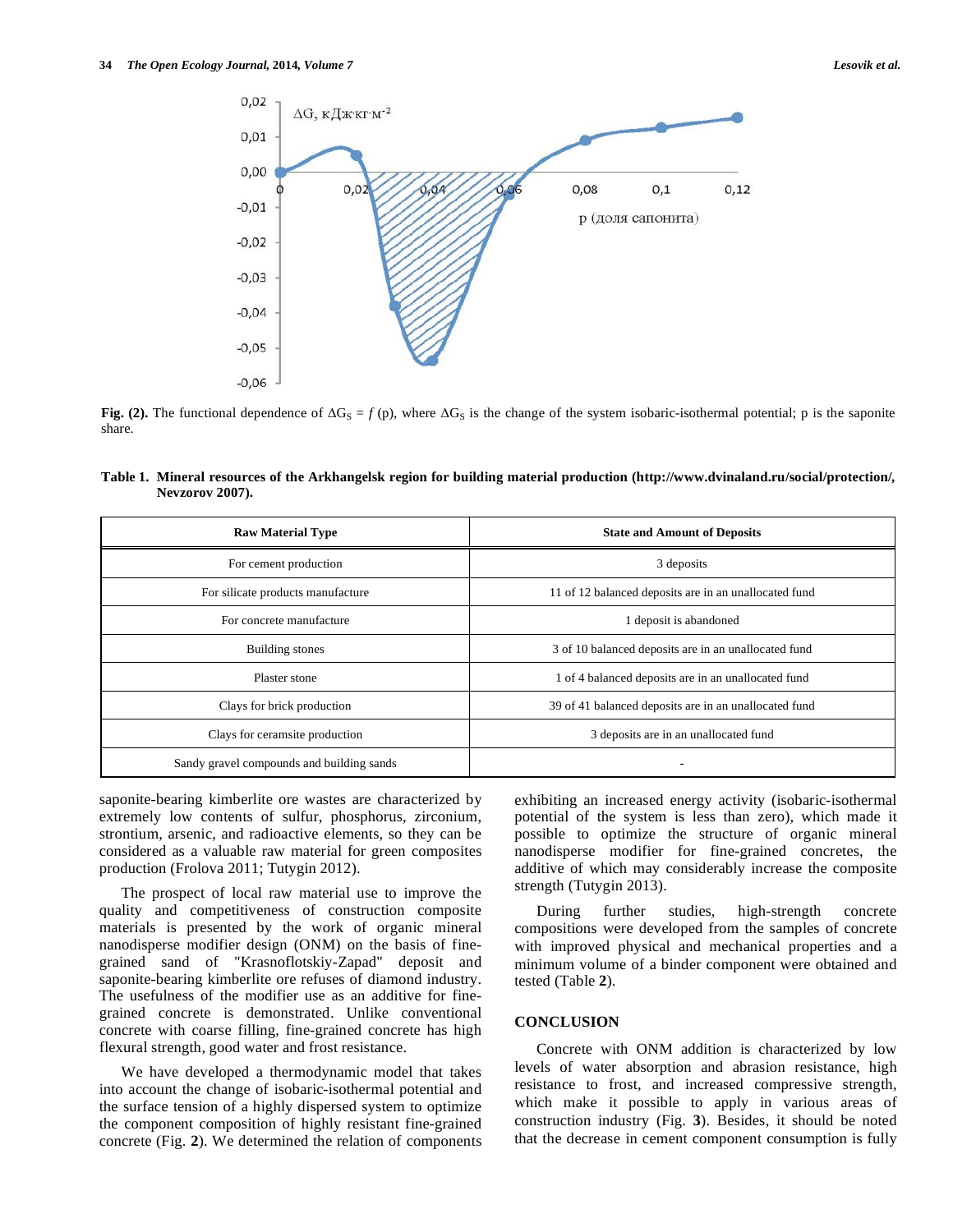| Compositio                   | Concrete Compound Content, kg/m <sup>3</sup> |             |       | W/C                      | Compound | <b>Crushing Stress,</b> | Prism Strength, R <sub>r</sub> | <b>Concrete Class,</b> |    |
|------------------------------|----------------------------------------------|-------------|-------|--------------------------|----------|-------------------------|--------------------------------|------------------------|----|
| $n\,\mathrm{N}$ <sup>o</sup> | <b>Binder</b>                                | <b>Sand</b> | Water | <b>ONM</b>               |          | <b>Placeability</b>     | $R_{sr}$ MPa, 28 days          | MPa, 28 days           | B  |
| $\mathbf{1}$                 | 570                                          | 1460        | 200   | $\overline{\phantom{0}}$ | 0.35     | Ж5                      | 45,3                           | 35,3                   | 35 |
| 2                            | 570                                          | 1460        | 153   | 43                       | 0,27     | Ж5                      | 79,2                           | 60,8                   | 60 |
| 3                            | 370                                          | 1650        | 100   | 28                       | 0,27     | Ж5                      | 47,2                           | 36,2                   | 35 |
| $\overline{4}$               | 403                                          | 1625        | 141   | 30                       | 0.35     | Ж3                      | 54,7                           | 42,1                   | 40 |
| 5                            | 415                                          | 1610        | 166   | 31                       | 0,4      | $\Pi1$                  | 53,4                           | 40,7                   | 40 |
| 6                            | 430                                          | 1550        | 242   | 32                       | 0.55     | $\Pi$ <sub>2</sub>      | 49,0                           | 38,8                   | 35 |
| $7\phantom{.0}$              | 488                                          | 1490        | 161   | 37                       | 0.33     | Ж4                      | 67,2                           | 53,4                   | 50 |
| 8                            | 560                                          | 1448        | 224   | 42                       | 0,4      | $\Pi$ 1                 | 72,4                           | 56,7                   | 55 |
| 9                            | 541                                          | 1407        | 173   | 41                       | 0,32     | Ж4                      | 74,0                           | 57,4                   | 55 |



**Fig. (3).** Application fields for proposed fine-grained concrete compositions.

compliant to the "green" composites. The high-temperature processing of raw materials for each finished product (concrete) is reduced, which is the basis for mineral binders production, finally leading to  $CO<sub>2</sub>$  emission reduction.

 The use of anthropogenic raw materials for diamond industry as the raw material for concrete production ("green composites") will make it possible to reduce the environmental burden of the region, make it eco-friendly, as well as to increase the profitability of diamond deposit production.

### **SUMMARY**

 Based on the foregoing, it is possible to formulate the principles of obtaining and using green building composite materials intended for Northern Arctic areas:

 For green composite material production it is appropriate to use local, readily available energy-efficient materials (with a large energy potential), as well as a safe man-made materials, the use of which will reduce the environmental burden on the region ecology.